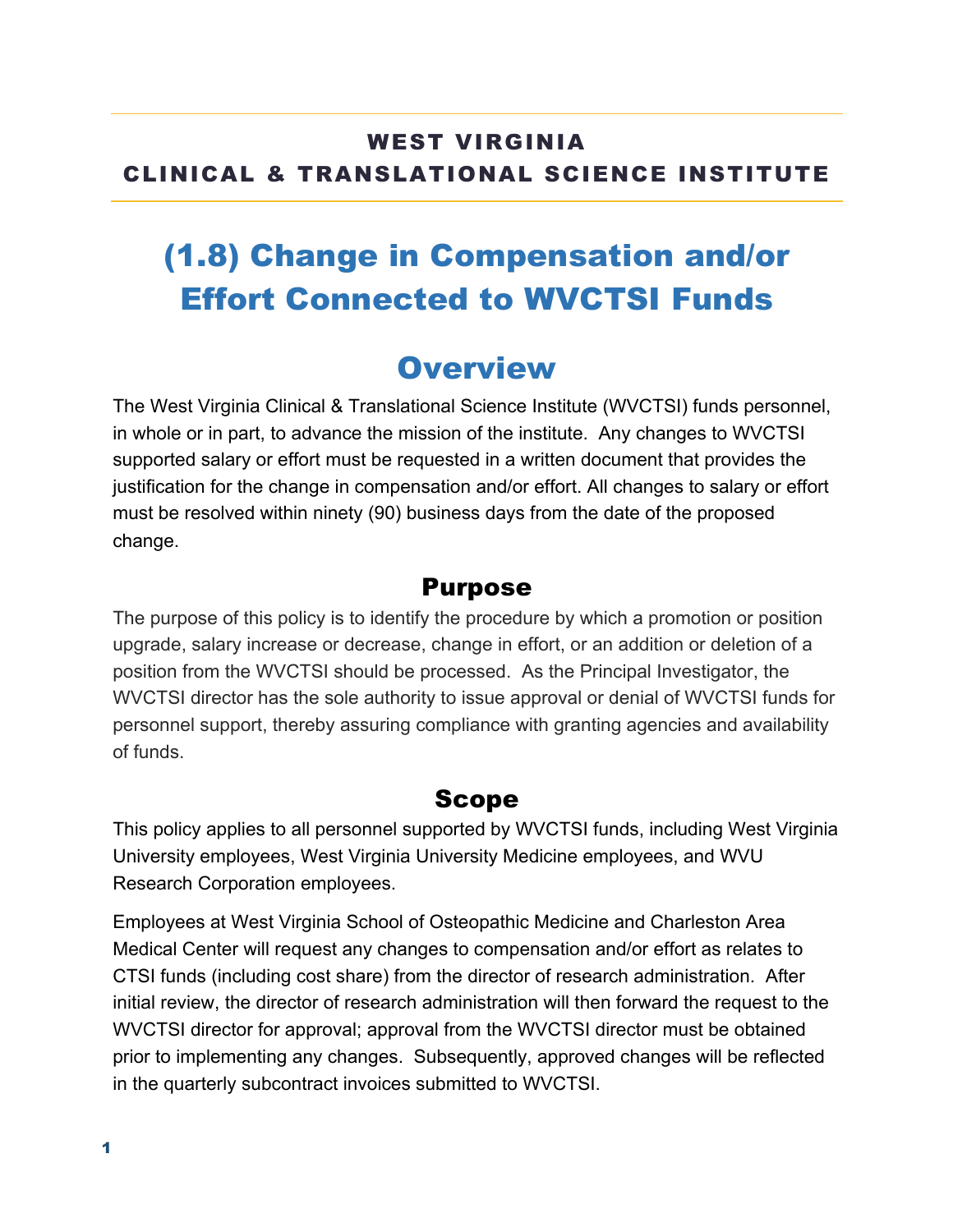## **Policy**

All salary changes for WVU/WVU Research Corporation employees partially or completely supported by WVCTSI funds requires approval endorsed by the WVCTSI director. For WVU/WVURC personnel, once the WVCTSI director approves the change, the departmental EBO must submit a completed Payroll Distribution Adjustment form (see attached) to the director of research administration.

#### Procedures

If considering a promotion or position upgrade, salary increase or decrease, change in effort, or an addition or deletion of a position from the WVCTSI project, the core chair will send a request to the director of research administration. After initial review, the Director of Research administration will then forward the request to the WVCTSI Director for approval. The request for a change in compensation and/or effort must be approved before a required Payroll Distribution Adjustment form (for WVU/WVURC employees only; see attached) is submitted by the EBO to the director of research administration.

Although the WVCTSI director may not have the supervisory or hierarchical authority to approve or deny personnel requests, the PI does have the authority to approve or deny funding of these changes from WVCTSI funds. Decisions regarding classification and compensation resides within the Human Resources Department of each respective WVCTSI organization (WVU, WVUH, WVURC, WVSOM, and/or CHERI).

#### Responsibilities

#### *Involved with the Change in Compensation and/or Effort from WVCTSI Funds*

- **Core Chairperson:** responsible for the initial review and consideration of the change in compensation/effort request; sends the request to the Director of Research Administration
- **Grant Administrator(s):** works with the PI and other business office personnel to initiate the request for Core Chairperson's consideration
- **Expert Business Officer (EBO):** prepares the fiscal information needed to accompany the change in compensation and/or effort request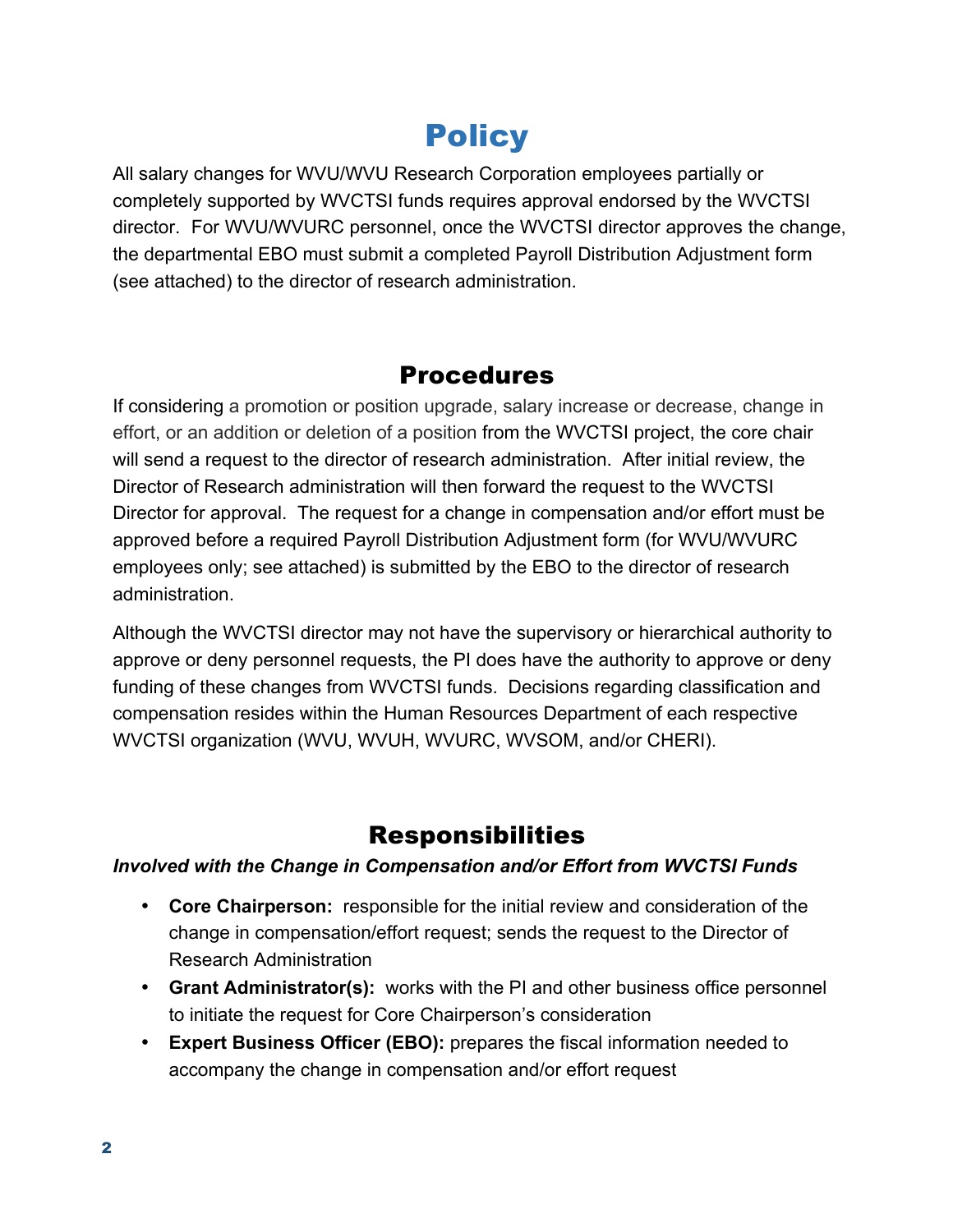- **Director of Research Administration:** reviews the change in compensation and/or effort for compliance with sponsor guidelines, institutional polices, and availability of funding to support the request
- **WVCTSI Finance Unit**: carefully reviews the availability of funding to support the request; works with the departmental EBOs to finalize any approved request by submitting required documents to central administrative units

### References and Authority

The cost principles are set forth in the following documents and are incorporated by reference in 45 CFR parts 74.27 and 92.22. As noted below, OMB Circulars A-21, A-87 and A-122 have relocated to Title 2 in the Code of Federal Regulations (2 CFR) :

- OMB Circular A-21 (relocated to 2 CFR 220) Cost Principles for Educational Institutions.
- OMB Circular A-87 (relocated to 2 CFR 225) Cost Principles for State and Local Governments and Indian Tribal Governments.
- OMB Circular A-122 (relocated to 2 CFR 230) Cost Principles for Non-Profit Institutions. Larger non-profit organizations that are specifically listed in Attachment C to OMB Circular A-122 are subject to the Federal cost principles applicable to commercial organizations (48 CFR 31.2) rather than to the cost principles for non-profit organizations.
- 45 CFR 74, Appendix E Principles for Determining Costs Applicable to Research and Development under Grants and Contracts with Hospitals.
- 48 CFR 31.2 (Federal Acquisition Regulation) Contracts with Commercial Organizations.
- WVU Human resources Policies located at: http://www.hr.wvu.edu/policies
- WVU Administration and Finance Policies including Payroll & Tax, Financial Services, and Business Services located at: http://adminfin.wvu.edu/policies
- WVU Research Corporation Human Resources Policies located at: http://hr.research.wvu.edu/